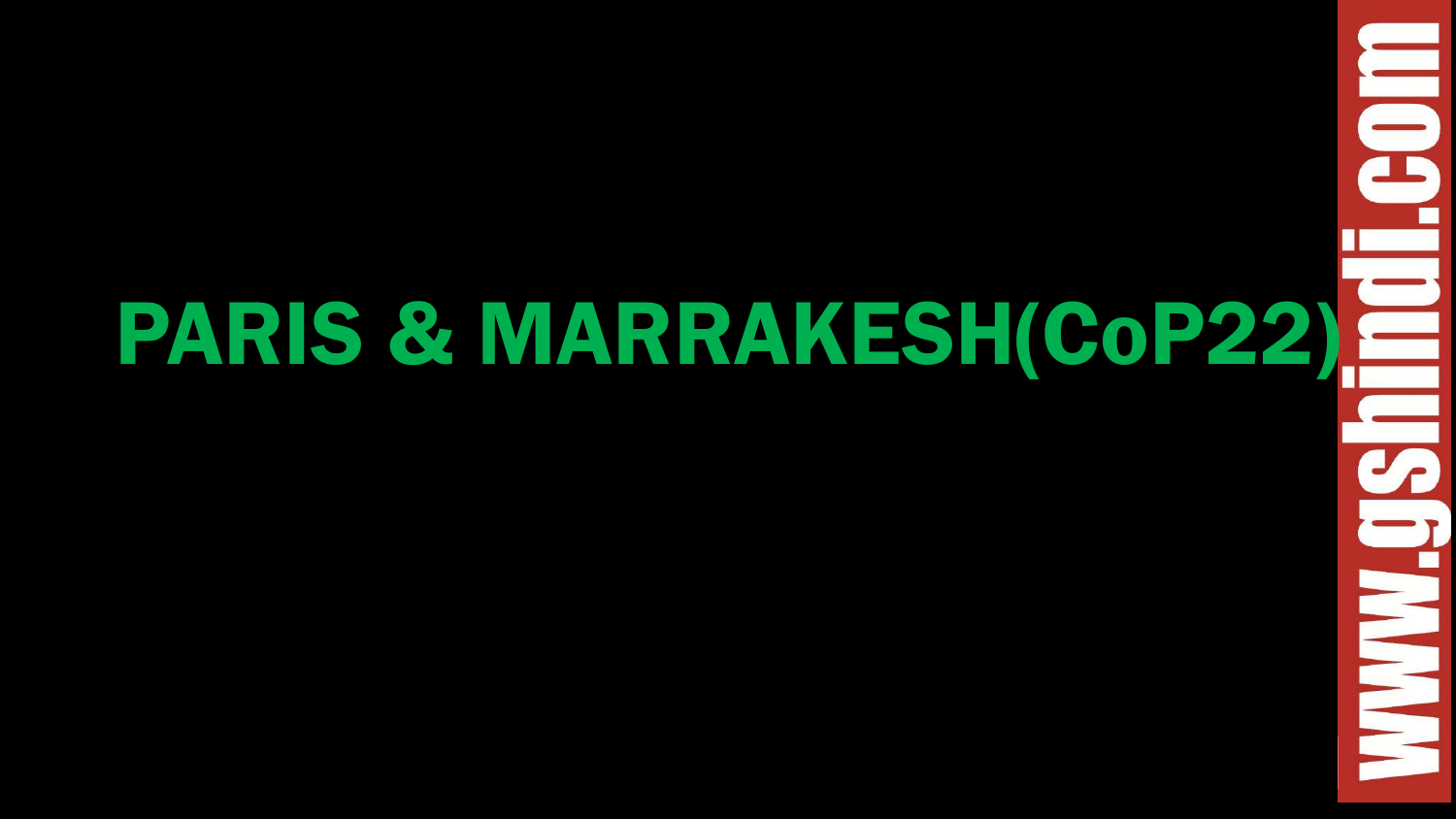## Kyoto

**Only Parties to the UNFCCC can become** Parties to the Kyoto Protocol.

Cuts in emissions of about 5.5%, compared with 1990 levels, by 2012.

Does not include the emissions by the International aviation and shipping. **ENNER**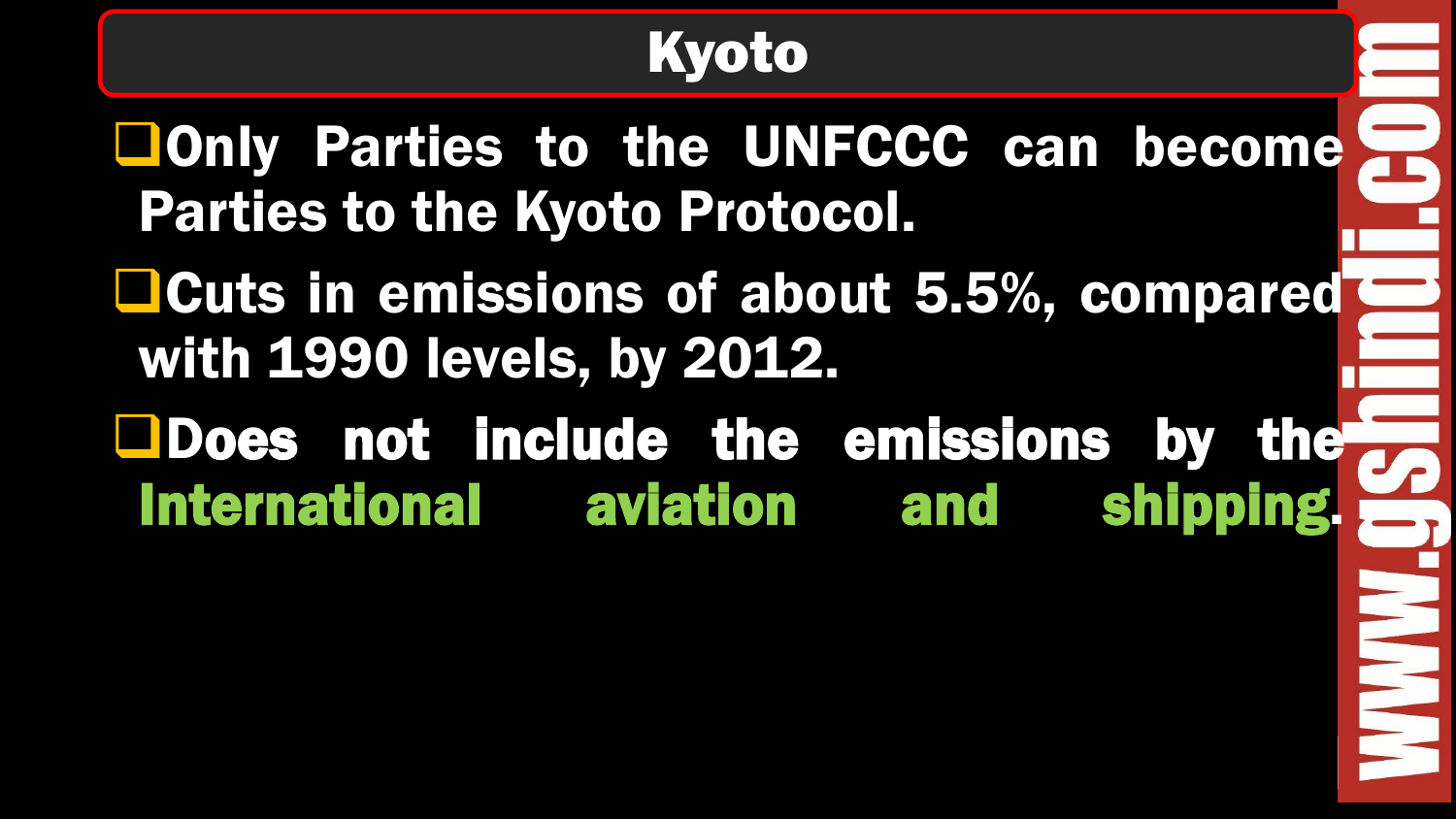#### Basic Structure

 Marrakesh Accords : The detailed rules for the implementation of the Protocol were adopted at COP 7 in Marrakesh, Morocco, in 2001, and are referred to as the "Marrakesh Accords. " ' ADAPTATION FUND'

**The US has not ratified the Kyoto Protocol, while** Canada denounced it in 2012. The Kyoto Protocol has been ratified by all the other Annex I Parties.

 $\Box$  Its first commitment period started in 2008 and ended in 2012.

**The second one runs from 2013-2020 and is based** on the Doha Amendment to the Protocol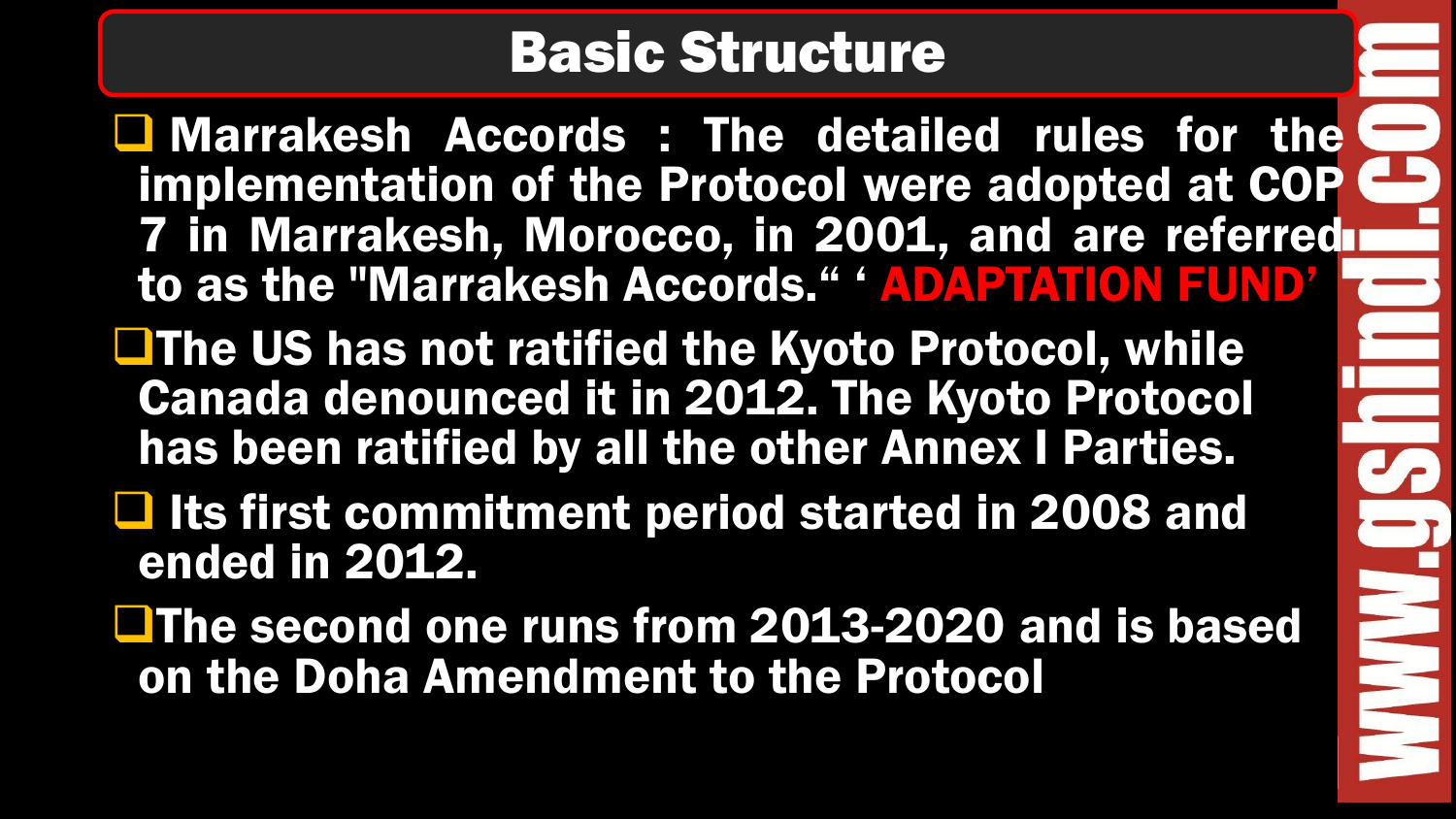## Annex in kyoto

| <b>Annex Countries</b> | <b>Annex 1</b> | <b>OECD (Organisation for Economic Co-operation and Development)</b><br>Members in 1992, plus countries with economies in transition<br>(संक्रमंशील अर्थव्यवस्था), including the Russian Federation, the<br>Baltic States, and several Central and Eastern European States.<br>Pledged to reduce their greenhouse gas emissions to 1990 levels<br>by the year 2000.                    |
|------------------------|----------------|----------------------------------------------------------------------------------------------------------------------------------------------------------------------------------------------------------------------------------------------------------------------------------------------------------------------------------------------------------------------------------------|
|                        | Annex II (23)  | Required to provide financial resources to enable developing<br>countries to undertake emissions reduction activities under the<br>Convention and to help them adapt to adverse effects of climate<br>change. They have to "take all practicable steps" to promote the<br>development and transfer of environmentally friendly technologies<br>to EIT Parties and developing countries |
| <b>Non Annex</b>       |                | mostly developing countries. 49 Parties classified as least<br>developed countries (LDCs) by the United Nations are given special<br>consideration under the Convention                                                                                                                                                                                                                |
| <b>Annex A</b>         |                | six gases: carbon dioxide, methane, nitrous oxide,<br>hydrofluorocarbons, perfluorocarbons and sulphur hexafluoride.                                                                                                                                                                                                                                                                   |
| Annex B                |                | Lists the 39 countries and their respective emission target for<br>the first commitment period.                                                                                                                                                                                                                                                                                        |

 $\equiv$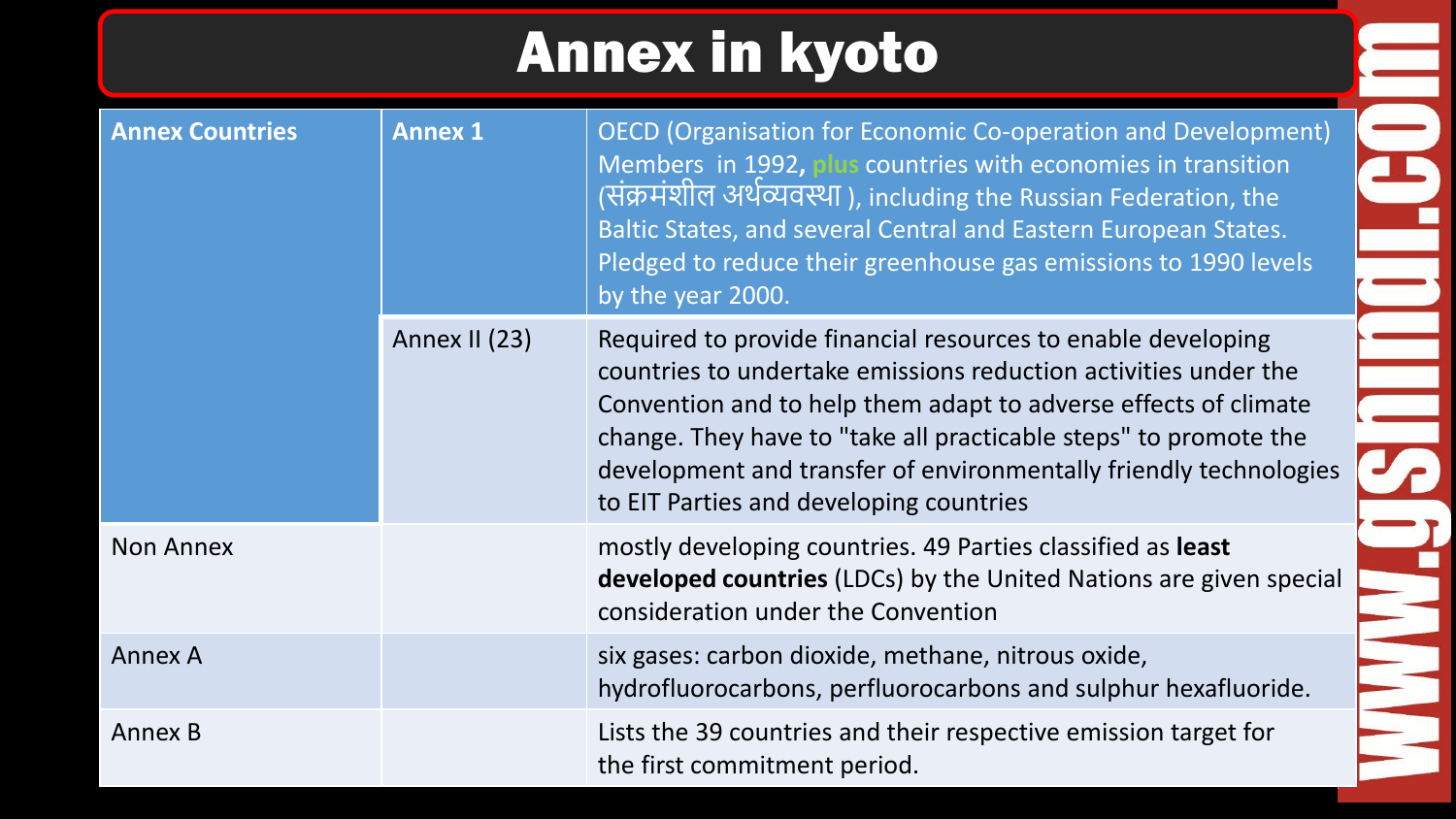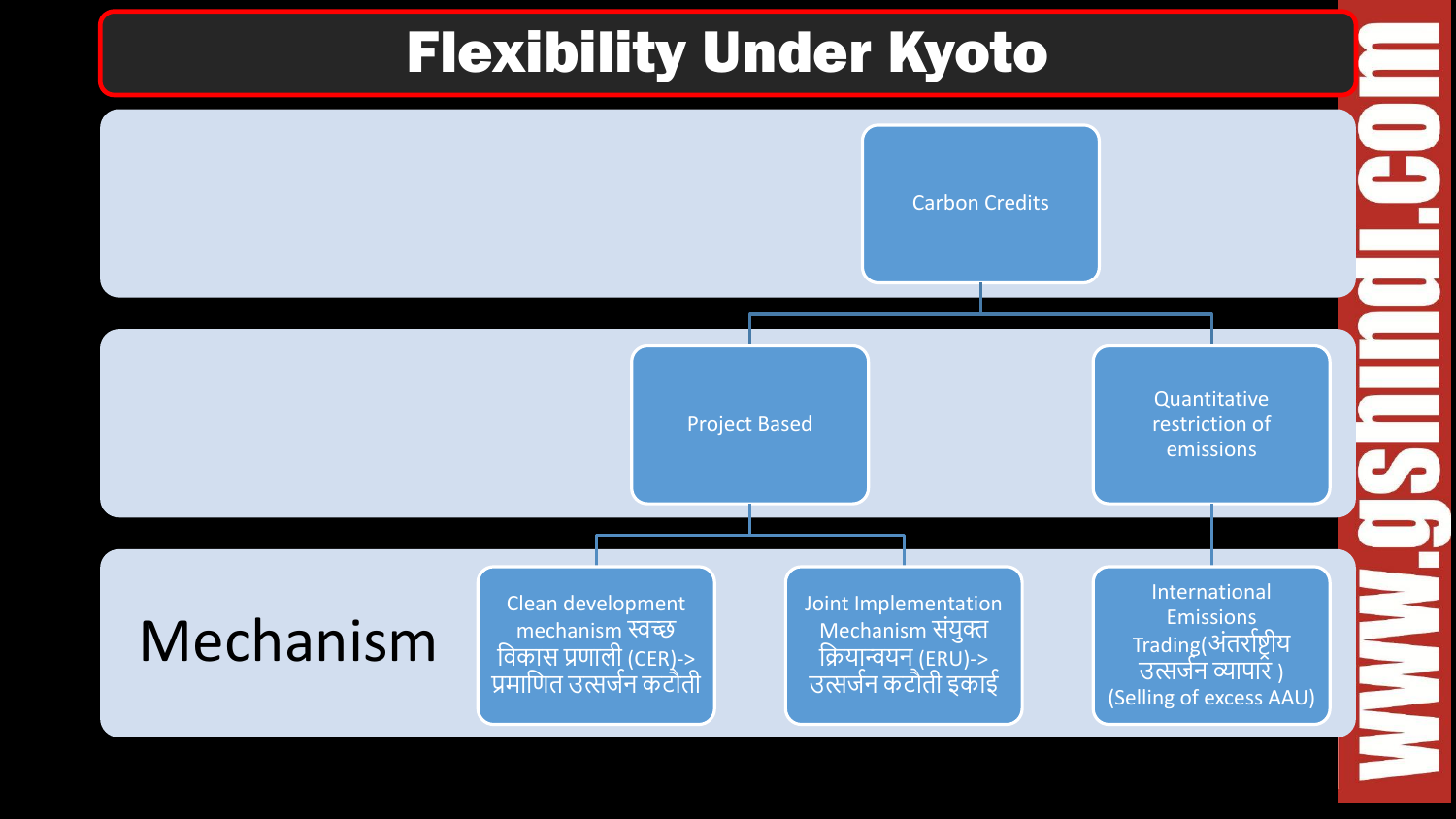#### QS

| 30. Consider the following pairs :        |                                       |
|-------------------------------------------|---------------------------------------|
| Terms sometimes<br>seen in the news       | Their origin                          |
| 1. Annex-I Countries : Cartagena Protocol |                                       |
| <b>Certified Emissions</b><br>Reductions  | : Nagoya Protocol                     |
| Clean Development<br>Mechanism            | : Kyoto Protocol                      |
| correctly matched?                        | Which of the pairs given above is/arc |
| $(a)$ 1 and 2 only                        |                                       |
| (b) $2$ and $3$ only                      | Gà.                                   |
| $(c)$ 3 only                              |                                       |
| $1, 2$ and 3<br>(d)                       |                                       |
|                                           | 2.                                    |

|    | 30. निम्नलिखित युग्मों पर विचार कीजिए:<br>कभी-कभी समाचारों में देखें उनका मूल स्रोत<br>जाने वाले शब्द                                  |  |
|----|----------------------------------------------------------------------------------------------------------------------------------------|--|
|    | : कारजिना प्रोटोकॉल<br>1. एनेक्स-1 देश<br>$\sim$<br>2. प्रमाणित उत्सर्जन कटौतियाँ : नागोया प्रोटोकॉल<br>(सर्टिफाइड एमिशंस<br>रिडक्शंस) |  |
|    | : क्योटो प्रोटोकॉल<br>3. स्वच्छ विकास क्रियाविधि<br>(क्लीन डेवलपमेंट<br>मेकेनिज्म)<br>t.                                               |  |
|    | उपर्युक्त में से कौन-सा/से युग्म सही सुमेलित है/हैं?                                                                                   |  |
|    | (a) केवल 1 और 2<br><b>U.L.</b>                                                                                                         |  |
| g, | (b) केवल 2 और 3                                                                                                                        |  |
| đ  | (c) केवल 3<br>$(d)$ 1, 2 और 3                                                                                                          |  |

# www.gshindi.com